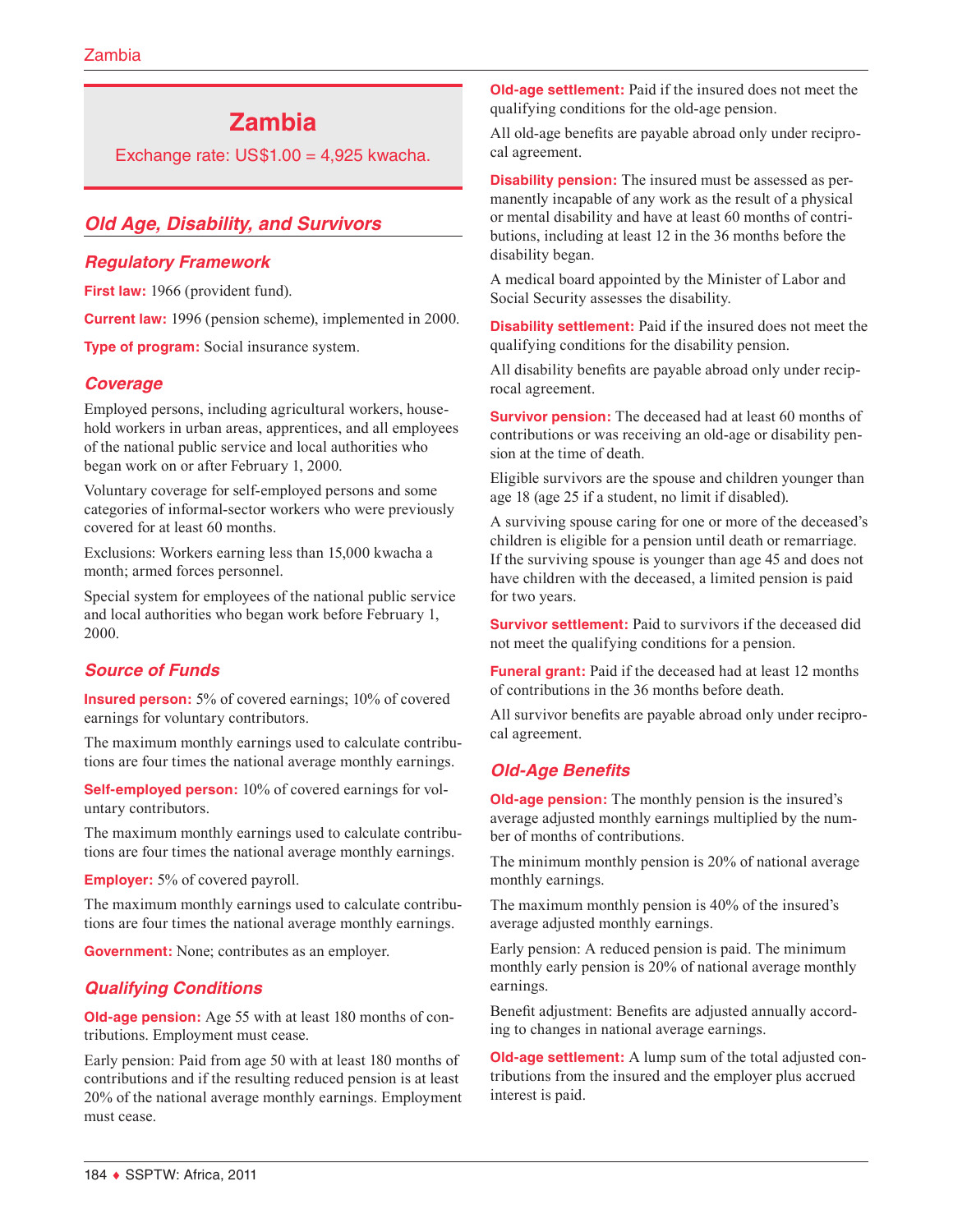# *Permanent Disability Benefits*

**Disability pension:** The insured's monthly calculated oldage pension or the minimum pension (whichever is greater) is paid plus compensation for lost years of work.

The minimum monthly pension is 20% of national average monthly earnings.

**Disability settlement:** A lump sum of the total adjusted contributions from the insured and the employer plus accrued interest is paid.

# *Survivor Benefits*

**Survivor pension:** If the insured was employed at the time of death, the pension is the monthly calculated pension or the minimum pension (whichever is greater) plus compensation for lost years of work. If the deceased was receiving an old-age or disability pension, the pension is replaced by a survivor pension.

When there is more than one eligible survivor, the pension is split according to a schedule in law.

The minimum monthly pension is 20% of national average monthly earnings.

**Survivor settlement:** A lump sum of the total adjusted contributions from the insured and the employer plus accrued interest is paid.

**Funeral grant:** A lump sum of 10 times the minimum pension is paid to the survivor; if there is no eligible survivor, the grant is paid to the person who paid for the funeral.

# *Administrative Organization*

Ministry of Labor and Social Security ([http://www.mlss](http://www.mlss.gov.zm) [.gov.zm\)](http://www.mlss.gov.zm) provides general supervision.

National Pension Scheme Authority, managed by a tripartite board of trustees and a director general, administers the program through two regional offices and 23 district offices.

# *Sickness and Maternity*

#### *Regulatory Framework*

**First law:** 1973.

**Current law:** 1994.

**Type of program:** Medical benefits only.

No statutory cash benefits are provided.

#### *Coverage*

**Cash sickness and maternity benefits:** No statutory benefits are provided.

**Medical benefits:** Resident citizens of Zambia.

#### *Source of Funds*

**Insured person:** None.

**Self-employed person:** None.

**Employer:** None.

**Government:** Most of the cost of medical benefits.

# *Qualifying Conditions*

**Cash sickness and maternity benefits:** No statutory benefits are provided.

**Medical benefits:** Must be a resident citizen of Zambia.

#### *Sickness and Maternity Benefits*

No statutory benefits are provided.

#### *Workers' Medical Benefits*

Medical care is available to all resident citizens in government hospitals, clinics, and rural health centers at low cost. Selected medical institutions require the payment of fees for medical services.

#### *Dependents' Medical Benefits*

Medical care is available to all resident citizens in government hospitals, clinics, and rural health centers at low cost. Selected medical institutions require the payment of fees for medical services.

#### *Administrative Organization*

Ministry of Health (<http://www.moh.gov.zm>) provides general supervision.

# *Work Injury*

# *Regulatory Framework*

**First laws:** 1929 (employer liability) and 1963 (compulsory insurance).

**Current law:** 1994.

**Type of program:** Employer-liability system, involving compulsory insurance with a public carrier.

#### *Coverage*

Employed persons, including casual workers, household workers, apprentices, and public-sector employees not covered under the special system for public-sector employees.

Exclusions: Self-employed persons.

Special system for public-sector employees.

#### *Source of Funds*

**Insured person:** None.

**Self-employed person:** Not applicable.